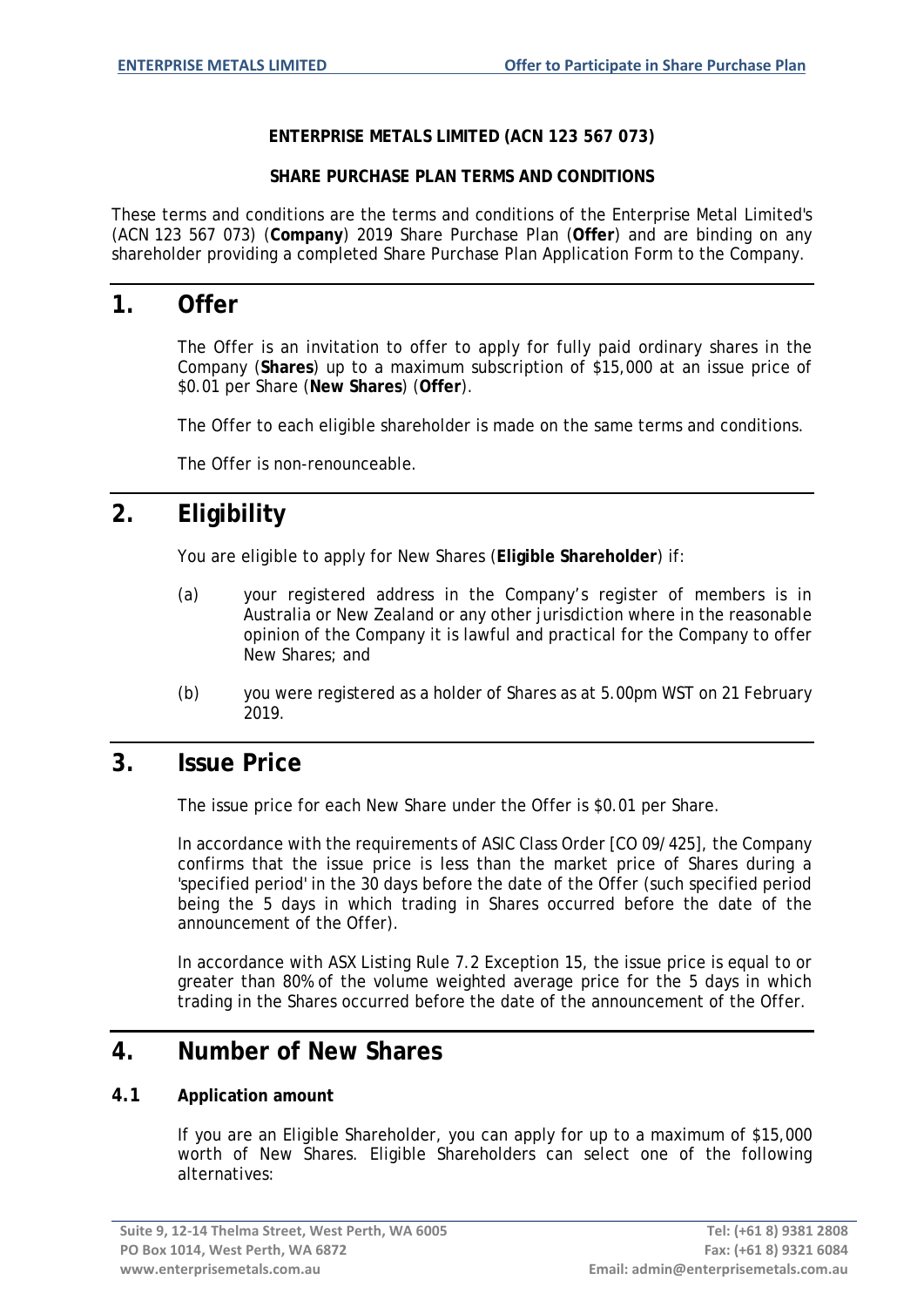| Offer | Value    | <b>Number of Shares</b> |
|-------|----------|-------------------------|
| Α     | \$1,500  | 150,000                 |
| B     | \$3,000  | 300,000                 |
| C     | \$5,000  | 500,000                 |
| D     | \$10,000 | 1,000,000               |
| E     | \$15,000 | 1,500,000               |

#### **4.2 \$15,000 maximum**

The total costs of New Shares purchased by each Eligible Shareholder (including through joint holding(s), multiple share accounts or any holding in which they have a beneficial interest/s) must not exceed \$15,000.

The Company reserves the right to issue to an Eligible Shareholder less New Shares than the number specified in an Application Form for whatever reason, including to avoid the possible subscription of over \$15,000 worth of New Shares by a shareholder through multiple applications or joint holdings.

No fractions of New Shares will be issued.

#### **4.3 Maximum number of New Shares to be issued**

- (a) **ASX Listing Rules limitation**: In accordance with ASX Listing Rule 7.2 Exception 15, the total number of New Shares under the Offer must not exceed 30% of the number of Shares currently on issue.
- (b) **Discretionary limitation**: It is presently intended that a maximum of 50,000,000 Shares will be issued pursuant to the Offer, which would raise a maximum of \$500,000. Applications will be accepted on a 'first in, first accepted' basis and will not be able to be withdrawn once made. The Board presently intends that Offer will close after the maximum amount of \$500,000 has been raised, however it reserves the right to accept oversubscriptions.
- (c) **Board discretion**: The Board reserves its right to reject or scale back any applications in whole or in part. The Board reserves absolute discretion regarding the final amount raised under the Offer (subject to the maximum permitted under the ASX Listing Rules). If there is a rejection or scale back, your application monies may be greater than the value of New Shares issued to you under the Plan, in which case the excess application monies will be refunded to you, without interest.

### **5. Participation costs**

You must pay the issue price per New Share and any fees or charges incurred by you in completing the Application Form, for example, bank fees or fees of professional advisors. No commission is payable by the Company on the issue of the New Shares and no brokerage applies.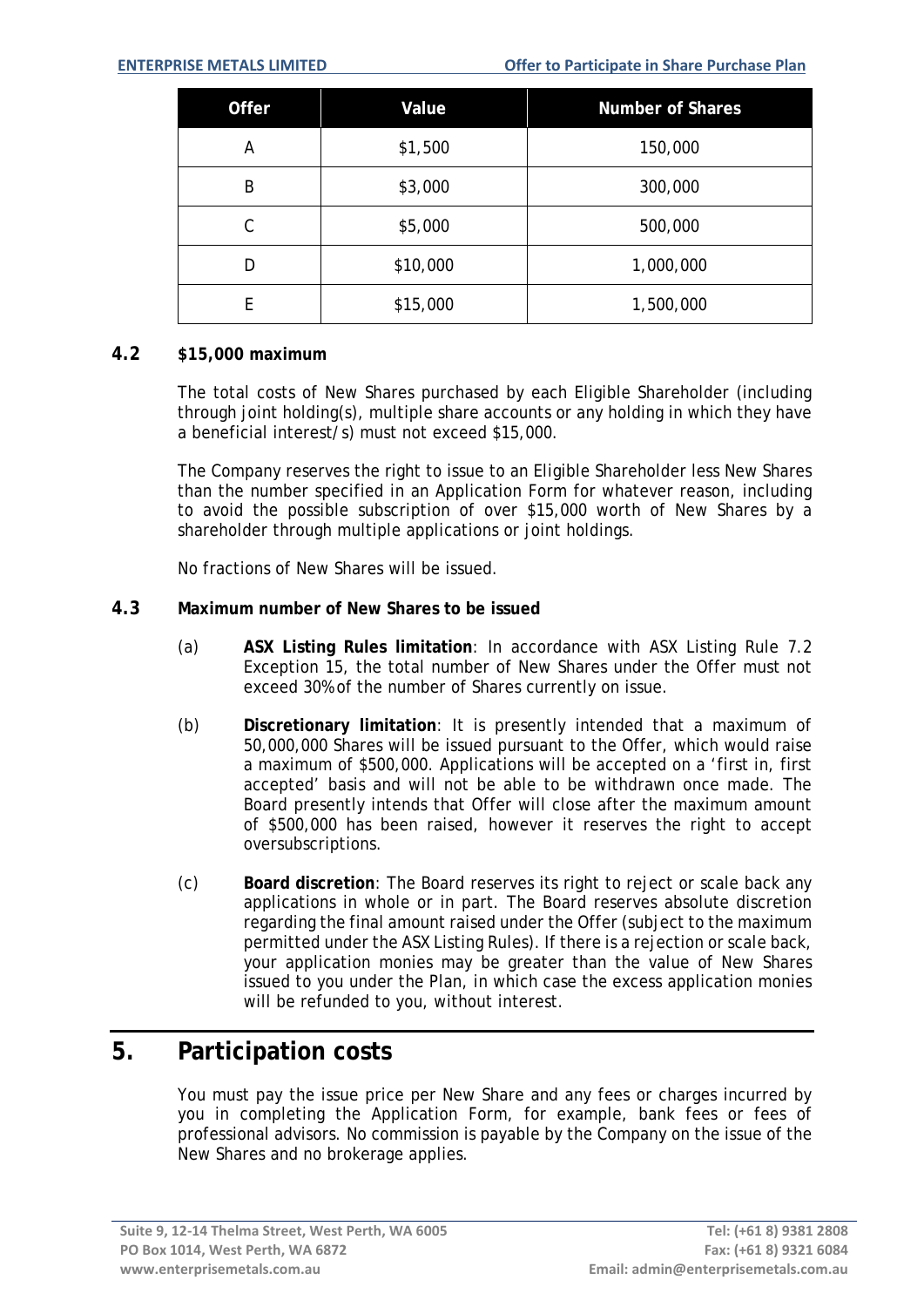# **6. Rights Attaching**

The rights and obligations of the New Shares are contained in the Constitution of the Company (which is available for inspection at the registered office of the Company during the period of the Offer). The New Shares will be issued on the same terms as all other ordinary shares in the Company and the Company will apply for the New Shares to be quoted on ASX. If the New Shares are not quoted on ASX, the New Shares will not be issued and funds will be refunded.

# **7. Allotment of New Shares**

Subject to these terms and conditions, the New Shares will be allotted as soon as possible after the Offer closing date. The Company will send or cause to be sent to you a holding statement in due course.

## **8. Payment for New Shares**

All amounts in this Offer are expressed in Australian dollars. You must pay for the New Shares by EFT or BPay® following the instructions on the Application Form, or by cheque in Australian dollars made payable to "Enterprise Metals Limited". Please provide a cheque for the exact amount. If you do not provide the exact amount, the Company reserves the right to return your Application Form and cheque (in which case you will receive no New Shares) or issue you a lesser number of New Shares and (if necessary) return a portion of your funds. No interest will be paid on money returned.

# **9. Risk**

New Shares are a speculative investment and the market price may change between the dates you apply for New Shares and the issue of New Shares to you. Accordingly, the value of New Shares applied for may rise or fall.

This Offer is not a prospectus and does not require the types of disclosures required under the Corporations Act. You must rely on your own knowledge of the Company, previous disclosures made by the Company to ASX, and, if necessary, consult your professional advisor when deciding whether or not to participate in the Offer.

# **10. Privacy**

By receiving completed Application Forms, the Company collects personal information about shareholders. The Company will use this information for the purposes of processing the Application Form and updating the records of the Company. Unless required by the law, the Company will not disclose the personal information for another purpose without the consent of the shareholder. Except as stated by the law, shareholders are able to access, upon request, their personal information held by the Company. For further information about how we manage your personal information or if you wish to obtain a copy of the Company's Privacy policy, please contact us.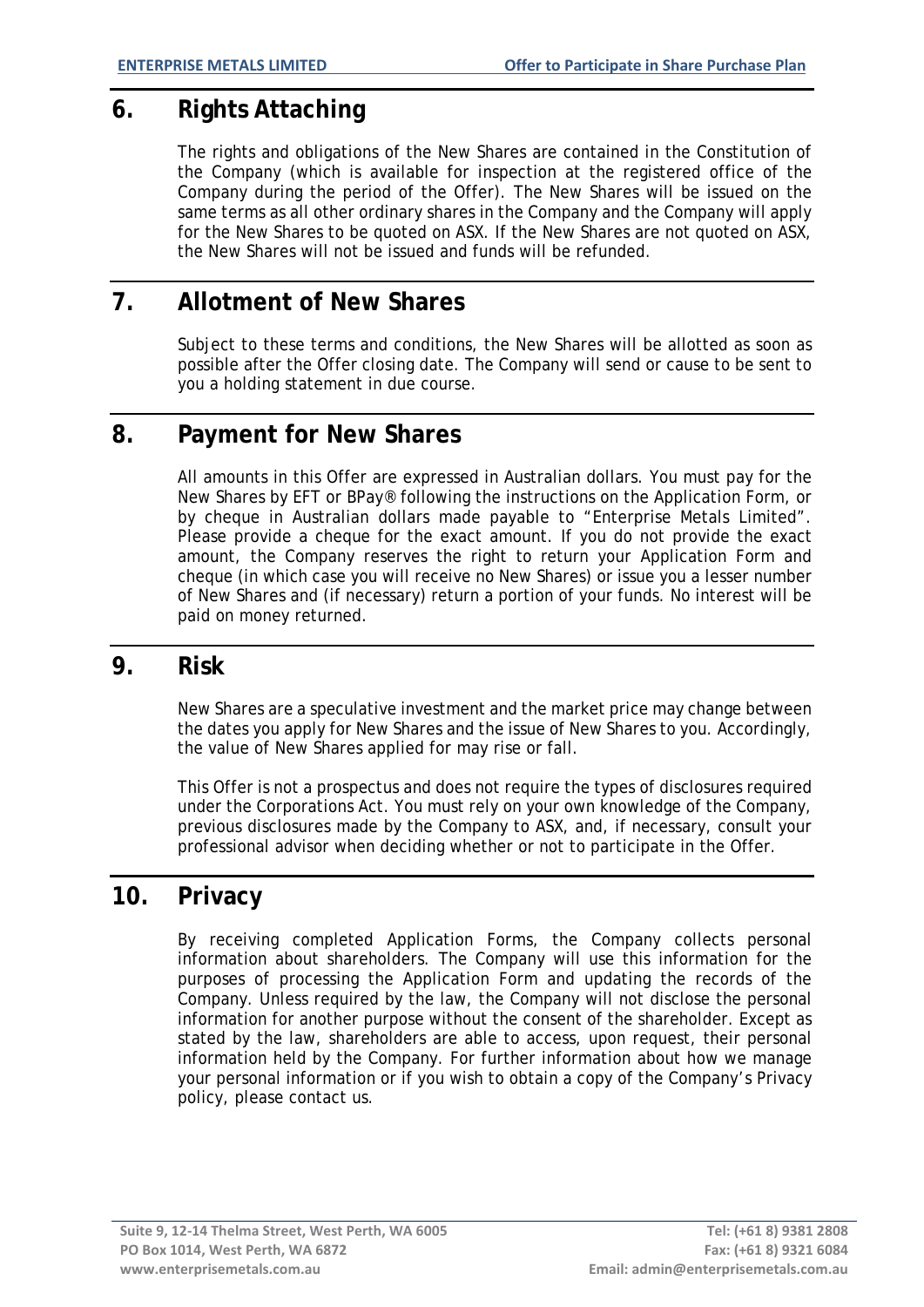## **11. Use of Funds**

The Board presently intends that the funds raised from the Offer will be applied towards:

- (a) Commencement of reconnaissance aircore drilling for gold along the Big Bell Shear Zone in the Company's 100% owned Murchison Project, ground geophysics, geochemistry and geological mapping, and for
- (b) Working capital.

As with any intended budget or use of funds, this is a statement of current intentions as at the date of this Offer. Intervening events and new circumstances have the potential to affect the manner in which the funds are ultimately applied. The Board reserves the right to alter the way the funds are applied on this basis.

# **12. Important Dates**

The important dates in relation to this Offer are summarised below.

| Record Date (5pm (WST)                                                | 21 February 2019 |
|-----------------------------------------------------------------------|------------------|
| Announcement of Plan                                                  | 22 February 2019 |
| Dispatch of Offer Document and Application Form<br>Offer opening date | 26 February 2019 |
| Offer closing date                                                    | 22 March 2019    |
| <b>Quotation of New Shares</b>                                        | 29 March 2019    |

These above dates are indicative only. The Company may vary the dates and times of the Offer by lodging a revised notice with ASX.

As the Offer is made on a 'first in, first accepted' basis, the Closing Date may be earlier than specified and particularly so if applications have been received for the maximum subscription amount.

New Shares issued under the Offer will be issued as soon as practicable after the Offer closing date. Application for quotation on ASX of the New Shares will be made immediately following the issue of those Shares.

# **13. Joint Holders**

If you are a joint holder of existing Shares, you are taken to be a single registered holder of existing Shares for the purposes of determining whether you are an Eligible Shareholder and joint holders are entitled to participate in the Offer in respect of that single holding only.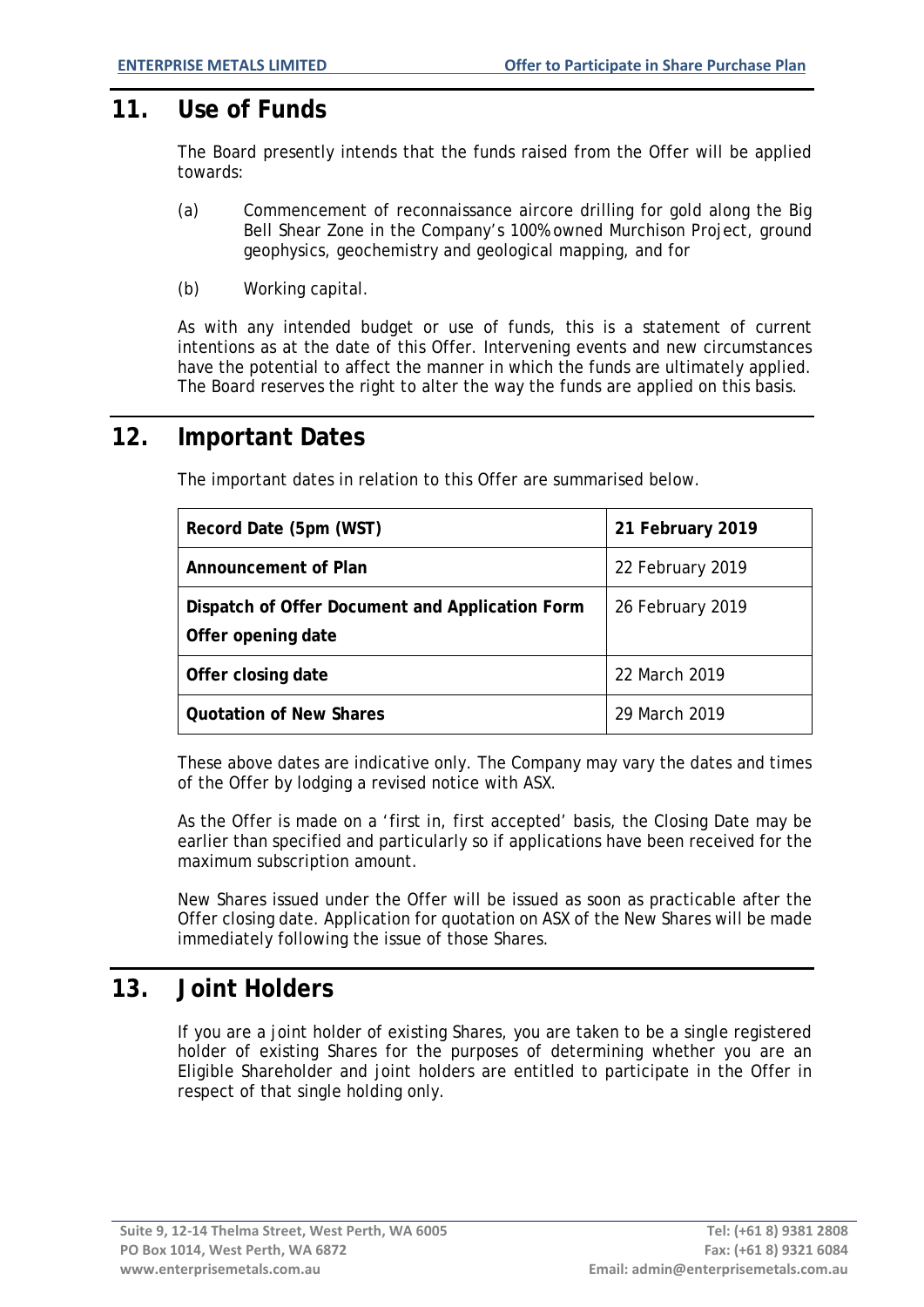## **14. Custodians**

Eligible shareholders who hold Shares as a "custodian" (as defined in ASIC Class Order 09/425) (**Custodian**) may participate in the Offer on behalf of one or more persons whom the Custodian holds Shares on behalf of (**Custodian Beneficiaries**). If a Custodian applies for New Shares on behalf of a Custodian Beneficiary, the Company may not issue New Shares to the Custodian under the Offer unless the Custodian gives the following (or substantially the following) (**Custodian Certificate**) in writing to the Company. The Company will supply an appropriate Custodian Certificate upon request to the Company Secretary,

- (a) either or both of the following:
	- (i) that the Custodian holds the Shares on behalf of one or more persons that are not custodians (**Participating Beneficiaries**); or
	- (ii) that another custodian (**Downstream Custodian**) holds beneficial interests in Shares on behalf of a Participating Beneficiary, and the Custodian holds the Shares to which those beneficial interests relate on behalf of the Downstream Custodian or another custodian,

on the Record Date and that each Participating Beneficiary has subsequently instructed the following persons:

- (iii) where sub-paragraph (a)(i) applies the Custodian; and
- (iv) where sub-paragraph (a)(ii) applies the Downstream Custodian, to apply for New Shares under the Offer on their behalf;
- (b) the number of Participating Beneficiaries;
- (c) the name and address of each Participating Beneficiary, and that each Participating Beneficiary's address is located in Australia or New Zealand;
- (d) that each Custodian Beneficiary is not in the United States and that the Custodian has not sent any materials relating to the Offer to any person in the United States;
- (e) in respect of each Participating Beneficiary:
	- (i) where sub-paragraph (a)(i) applies the number of Shares that the Custodian holds on their behalf; and
	- (ii) where sub-paragraph (a)(ii) applies the number of Shares to which the beneficial interests relate;
- (f) in respect of each Participating Beneficiary:
	- (i) where sub-paragraph (a)(i) applies the number or the dollar amount of New Shares they instructed the Custodian to apply for on their behalf; and
	- (ii) where sub-paragraph (a)(ii) applies the number or the dollar amount of New Shares they instructed the Downstream Custodian to apply for on their behalf;